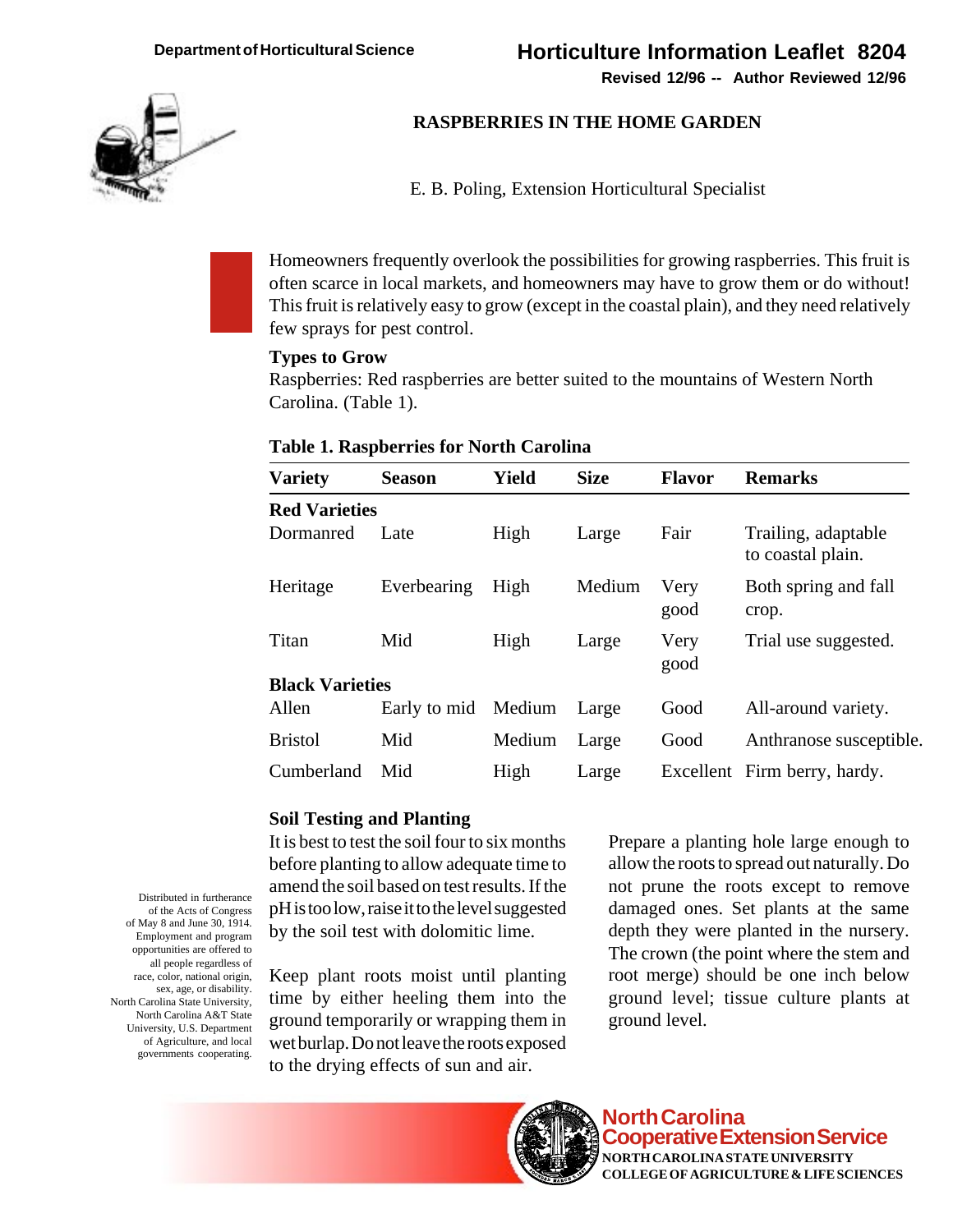After planting, tamp the soil firmly to remove air pockets around the roots. Water all new plantings well, immediately after planting.

### **Fertilization, Irrigation, Cultivation, and Mulching**

**Raspberries:** Before planting, spade or till into the bed 1 pound of 10-10-10 fertilizer per hundred square feet of soil. Cultivate by hand and hoe between rows to a depth of 1 to 2 inches to prevent suckers from taking hold. Mulch with lawn clippings, pine straw, or pine bark.

Fertilize just after new growth starts in the spring (May) with a 10-10-10 commercial mix at a rate of 5 pounds per hundred feet of row. Repeat in July with another 2 to 3 pounds per hundred feet of row if vigor is low. In subsequent years, apply 8 pounds per hundred feet of row in March and repeat in May. Spread the fertilizer uniformly in a foot-wide band over the row, or sidedress with one-half the recommended amount of fertilizer on each side of the row.

## **Training and Pruning**

Raspberries: Red raspberries tend to sucker and spread. As most of their fruit production is concentrated in the top one-third of new shoot growth, it is not advisable to prune them into a hedgerow as you would with blackberries. Instead, they should be trellised.

Train Dormanred to a vertical trellis with a narrowwall of foliage. Space posts 20 feet apart and attach wires at a 5-foot height (Figure 1). For the Heritage variety, use a crossbar or horizontal trellising system. Twofoot crossarms are attached to the posts at a height of about 4 feet, and two wires are secured at the ends of the arms (Figure 2). The new canes will grow between and be supported by the wires with a minimum of tying. Remove first-season blooms to help plants get established and increase vegetative growth. Do not attempt to produce a crop the first season.



Figure 1. Red raspberry trellis for Dormanred variety. Wires are set at 5 feet above the ground. Treated posts are spaced 20 feet apart and set at least 24 inches into the ground.



**Figure 2.** Hertitage variety raspberries may be allowed to grow untrellised (**A**), but crossbar trellising (**B**) is recommended. Set crossbars to space the wires 18 to 24 inches apart and about 4 feet above the ground.